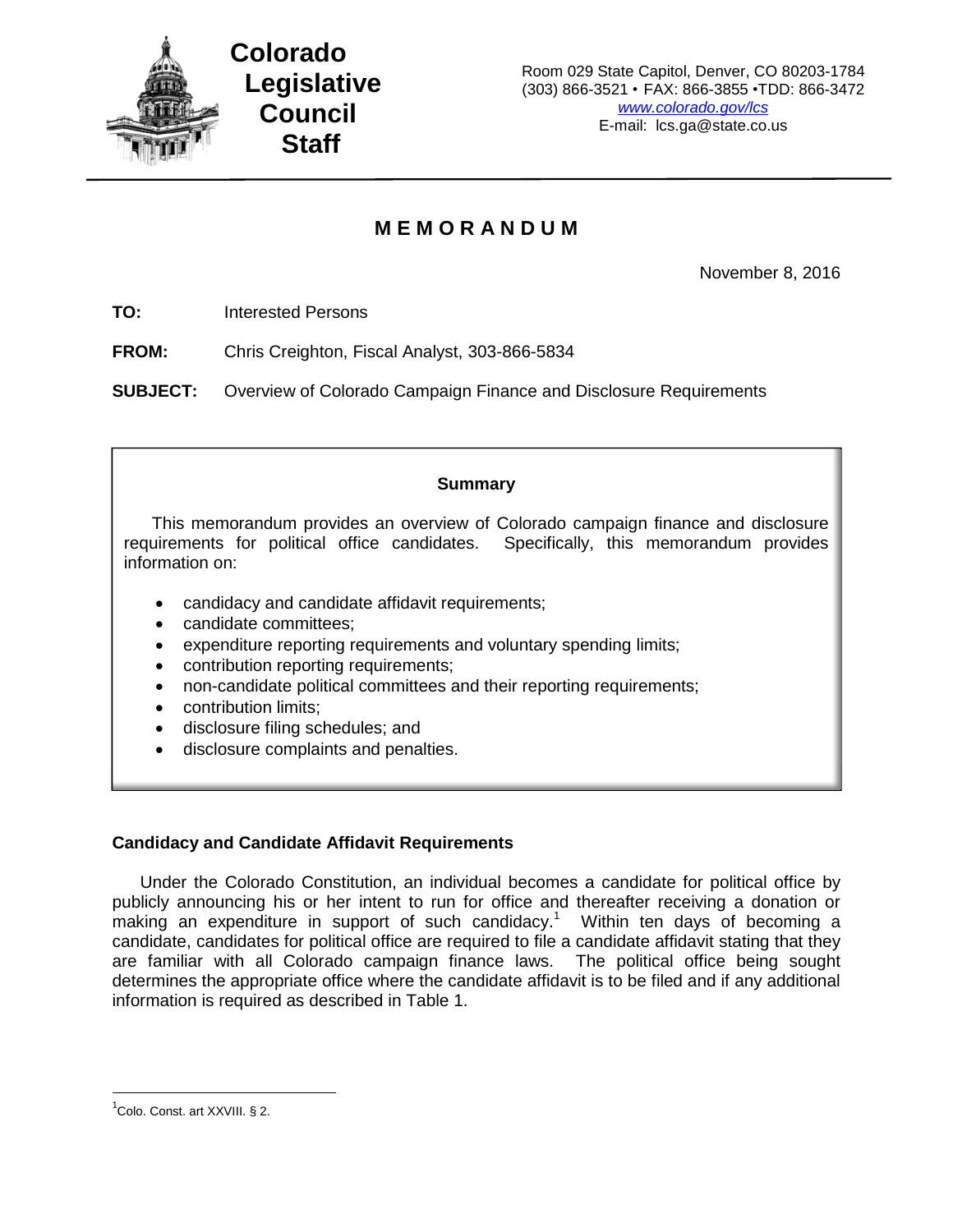| <b>Candidate Type</b>          | <b>Filing Office</b>                                               | <b>Documentation Required</b>                                                                            | <b>Exclusions</b>                                                                                    |
|--------------------------------|--------------------------------------------------------------------|----------------------------------------------------------------------------------------------------------|------------------------------------------------------------------------------------------------------|
| <b>State Political Office</b>  | Secretary of State's Office                                        | Candidate affidavit, personal<br>finance disclosure, voluntary<br>spending limit statement<br>(optional) | Regional<br><b>Transportation District</b><br>candidates are<br>excluded from these<br>requirements. |
| <b>County Political Office</b> | Secretary of State's Office                                        | Candidate affidavit                                                                                      | Personal finance<br>disclosure is not<br>required.                                                   |
| <b>Special District Office</b> | <b>Special District</b><br><b>Designated Election</b><br>Official* | Self-nomination and<br>acceptance form                                                                   | Candidate affidavit<br>and personal finance<br>disclosure are not<br>required.                       |
| <b>Municipal Office</b>        | <b>Municipal Clerk</b>                                             | Nomination petition and written<br>affidavit accepting the<br>nomination                                 | Candidate affidavit is<br>not required.                                                              |

# **Table 1. Political Office Candidacy Filing Requirements**

*Source: Section 1-45-110, C.R.S., Section 31-10-302, C.R.S.*

**\***Future special district candidate campaign finance disclosures must be filed with the Secretary of State's Office.

# **Candidate Committees**

Any candidate who will accept contributions from persons must have a registered candidate committee.<sup>2</sup> A candidate committee includes the candidate, a registered agent, fundraisers, a campaign manager, and any other members of the campaign. Candidate committees must have a registered agent who acts as a treasurer and keeps track of all contributions and expenditures. Candidates can serve as their own registered agent or designate a registered agent. The registered agent may also file contribution and expenditure disclosure reports, or the committee can register a designated filing agent for this purpose. Candidates spending their own money or not accepting contributions do not need a candidate committee and are considered to be stand-alone candidates.

# **Expenditure Reporting Requirements and Voluntary Spending Limits**

Candidate committees and stand-alone candidates must report all expenditures. An expenditure occurs when it is made, when funds are obligated, or when a contract is established, whichever comes first. Expenditures of \$20 or more must be itemized with each expenditure listed, along with the name and address of the payee, and the purpose of the expense. No more than \$100 in cash may be spent on any single expenditure.

State candidates can choose to accept voluntary spending limits, which limit the total amount that a candidate or candidate committee can spend during the election cycle. $3$  This must be done at the time the candidate affidavit is filed. Voluntary spending limits, listed in Table 2, are adjusted every four years by the Secretary of State, and the limits below reflect the most recent adjustment made on June 10, 2015.

<sup>&</sup>lt;sup>2</sup><br>Under current law, a person is a natural person, partnership, committee, association, corporation, labor organization, political party, or other entity. A natural person is a human being.

<sup>3</sup> Colo. Const. art XXVIII. § 4.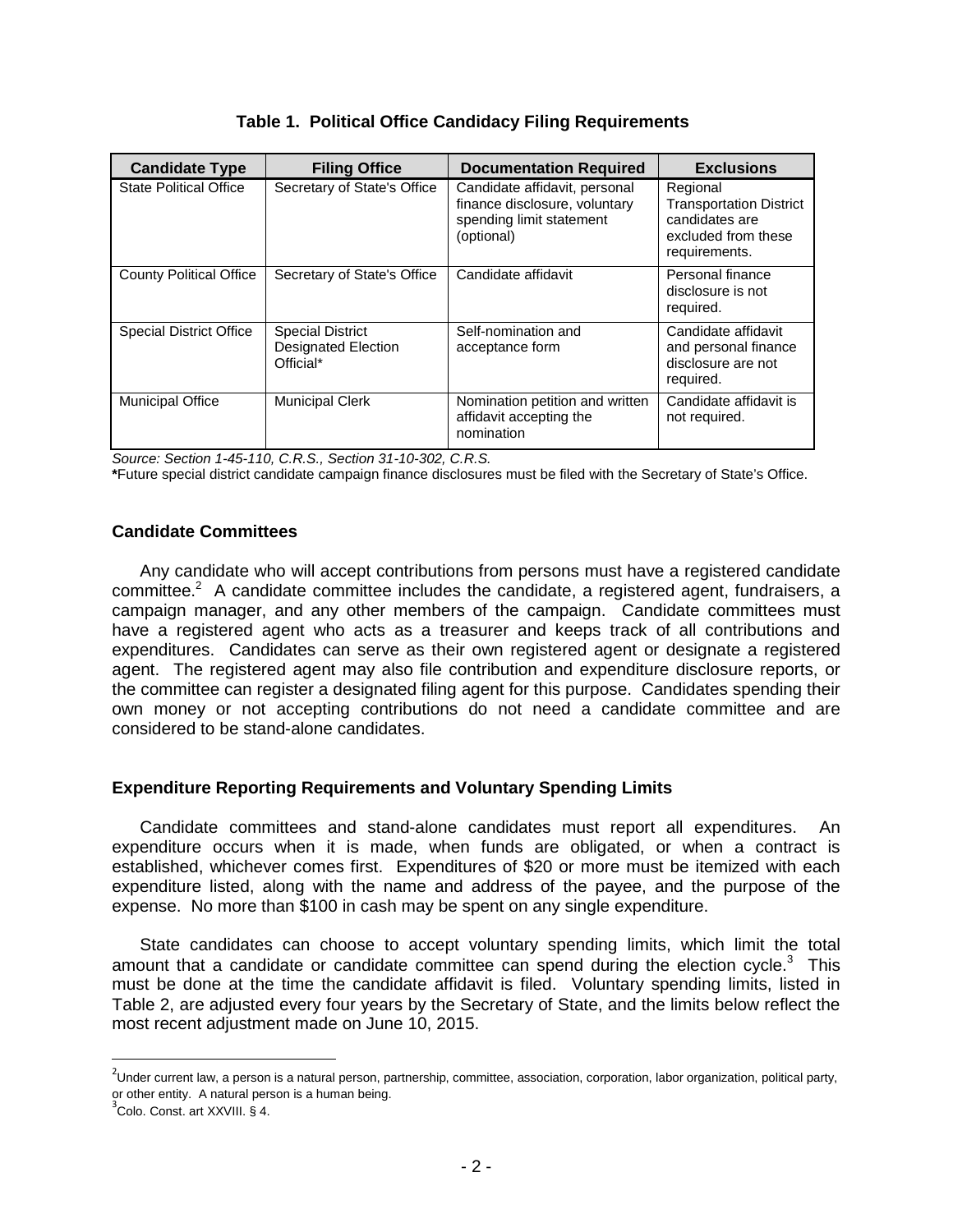| <b>Political Office</b>                 | <b>Spending Limit</b> |
|-----------------------------------------|-----------------------|
| Governor/Lieutenant Governor            | \$3,075,450           |
| <b>Attorney General</b>                 |                       |
| Secretary of State                      | \$615,075             |
| <b>State Treasurer</b>                  |                       |
| State Senate                            | \$110,700             |
| <b>CU Regent</b>                        |                       |
| <b>District Attorney</b>                |                       |
| State Board of Education                | \$79,925              |
| <b>State House of Representatives</b>   |                       |
| <b>Regional Transportation District</b> | No limit              |

## **Table 2. Voluntary Spending Limits**

*Source: Secretary of State.*

The acceptance of voluntary spending limits may be withdrawn within ten days of a new candidate entering the same political race, if the new candidate does not accept voluntary spending limits. A candidate accepting voluntary spending limits may accept double the limit, if another candidate enters the same race, does not accept voluntary spending limits, and raises more than 10 percent of the limit. $4$ 

#### **Contribution Reporting Requirements**

Candidate committees must report all contributions received. Contributions include anything of value given directly or indirectly to a candidate for the purpose of promoting a candidate's nomination, retention, recall, or election. Monetary contributions include check, cash, money order, or credit card payments. Non-monetary contributions also require disclosure and count against contribution limits. Non-monetary donations include goods, equipment, supplies, or services. Volunteer services are not considered contributions. The contribution amount determines additional disclosure reporting requirements as described below:

- contributions of less than \$20 must be disclosed, but do not need to be itemized;
- contributions of \$20 or more must be itemized with the name and address of each contributor listed;
- contributions of \$100 or more must be itemized and also include the occupation and employer of the contributor; and
- candidate committees in special district elections are not required to file disclosure reports until the committee has received contributions in excess of \$200 in the aggregate.<sup>5</sup>

<sup>4</sup>Colo. Const. art XXVIII. § 4.

<sup>5</sup>Section 1-45-108, C.R.S.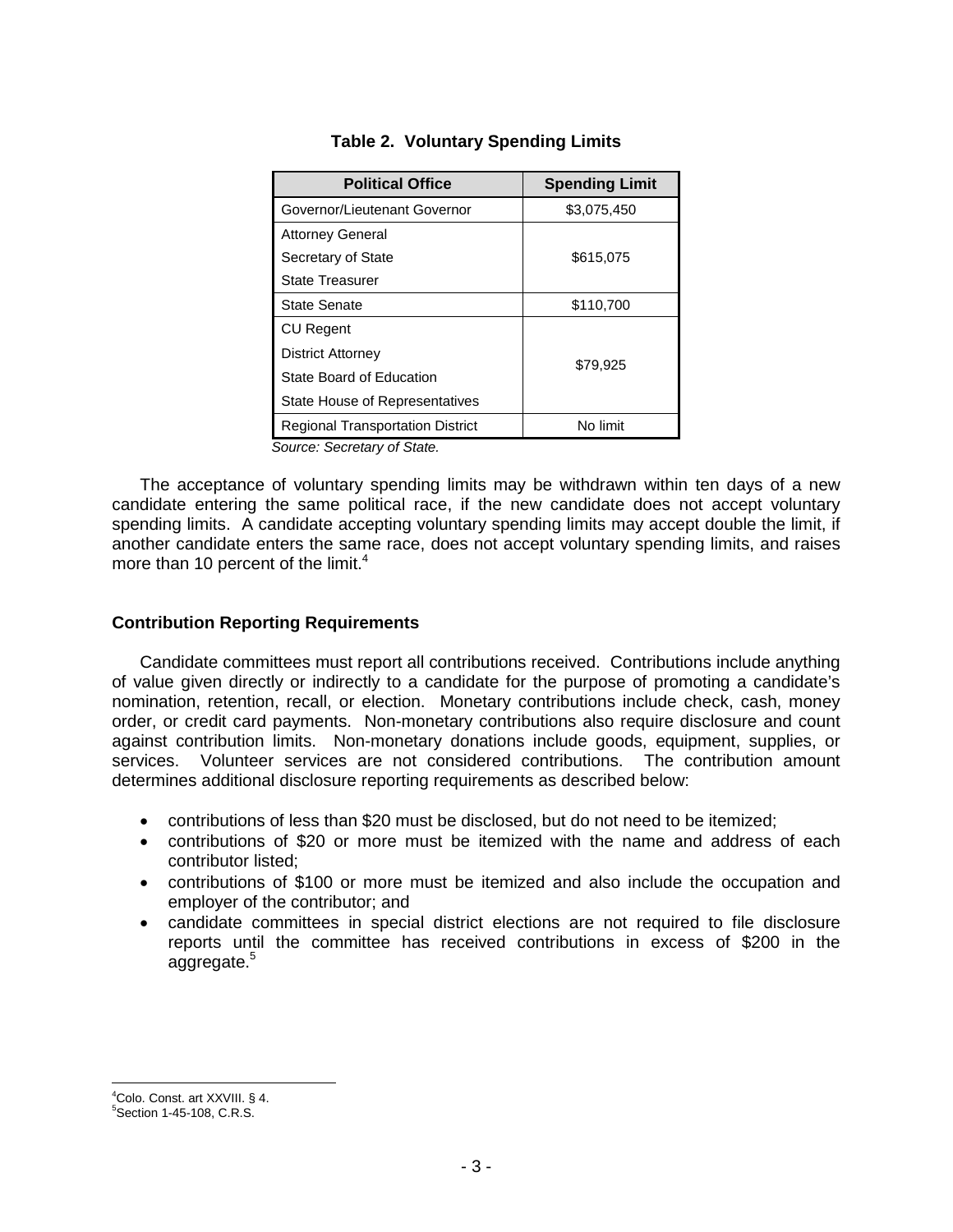Candidate committees may not accept contributions from:

- foreign citizens, corporations, or governments;
- another candidate committee;
- lobbyists, principals of lobbyists, or political committees retaining a lobbyist when the General Assembly is in session;
- anonymous contributions of \$20 or more; or
- limited liability corporations (LLC) if any LLC members are a corporation or labor organization, a natural person who is not a U.S. citizen, a foreign government, a professional, a volunteer lobbyist, or a principal of a lobbyist.<sup>6</sup>

## **Non-Candidate Political Committees and Reporting Requirements**

Non-candidate political committees are formed by persons or groups not part of the candidate committee to support or oppose a candidate for public office or a ballot item. Non-candidate political committees are subject to the same reporting requirements as candidate committees; however, requirements regarding contribution amounts and sources differ by committee. Non-candidate contribution limits are also adjusted every four years by the Secretary of State and are shown in Table 3. Descriptions of non-candidate committees and their reporting requirements follow Table 3.

| <b>Contribution</b><br><b>Recipient</b> | <b>Contributor</b>                     |                                      |                                    |                                  |                                  |                                                       |
|-----------------------------------------|----------------------------------------|--------------------------------------|------------------------------------|----------------------------------|----------------------------------|-------------------------------------------------------|
|                                         | <b>Natural</b><br><b>Person/Entity</b> | <b>Political</b><br><b>Committee</b> | <b>Small</b><br>Donor<br>Committee | <b>Political</b><br><b>Party</b> | <b>Issue</b><br><b>Committee</b> | Independent<br><b>Expenditure</b><br><b>Committee</b> |
| Political<br>Committee                  | $$575*$                                | $$575*$                              | \$575*                             | \$575*                           | Prohibited                       | Prohibited                                            |
| <b>Small Donor</b><br>Committee         | $$50**/$<br>Prohibited                 | Prohibited                           | Prohibited                         | Prohibited                       | Prohibited                       | Prohibited                                            |
| Governor/<br>Lieutenant<br>Governor     | $$575*$                                | $$575*$                              | $$6,125$ *                         | \$615,075                        | Prohibited                       | Prohibited                                            |
| Secretary of<br><b>State</b>            |                                        |                                      |                                    |                                  |                                  |                                                       |
| <b>State Treasurer</b>                  | $$575*$                                | \$575*                               | $$6,125$ *                         | \$123,000*                       | Prohibited                       | Prohibited                                            |
| Attorney<br>General                     |                                        |                                      |                                    |                                  |                                  |                                                       |
| <b>State Senate</b>                     | $$200*$                                | $$200*$                              | $$2,425$ *                         | $$22,125$ *                      | Prohibited                       | Prohibited                                            |

# **Table 3. Non-Candidate Contribution Limits**

Table continues on next page.

<sup>&</sup>lt;sup>6</sup>Section 1-45-103.7, C.R.S.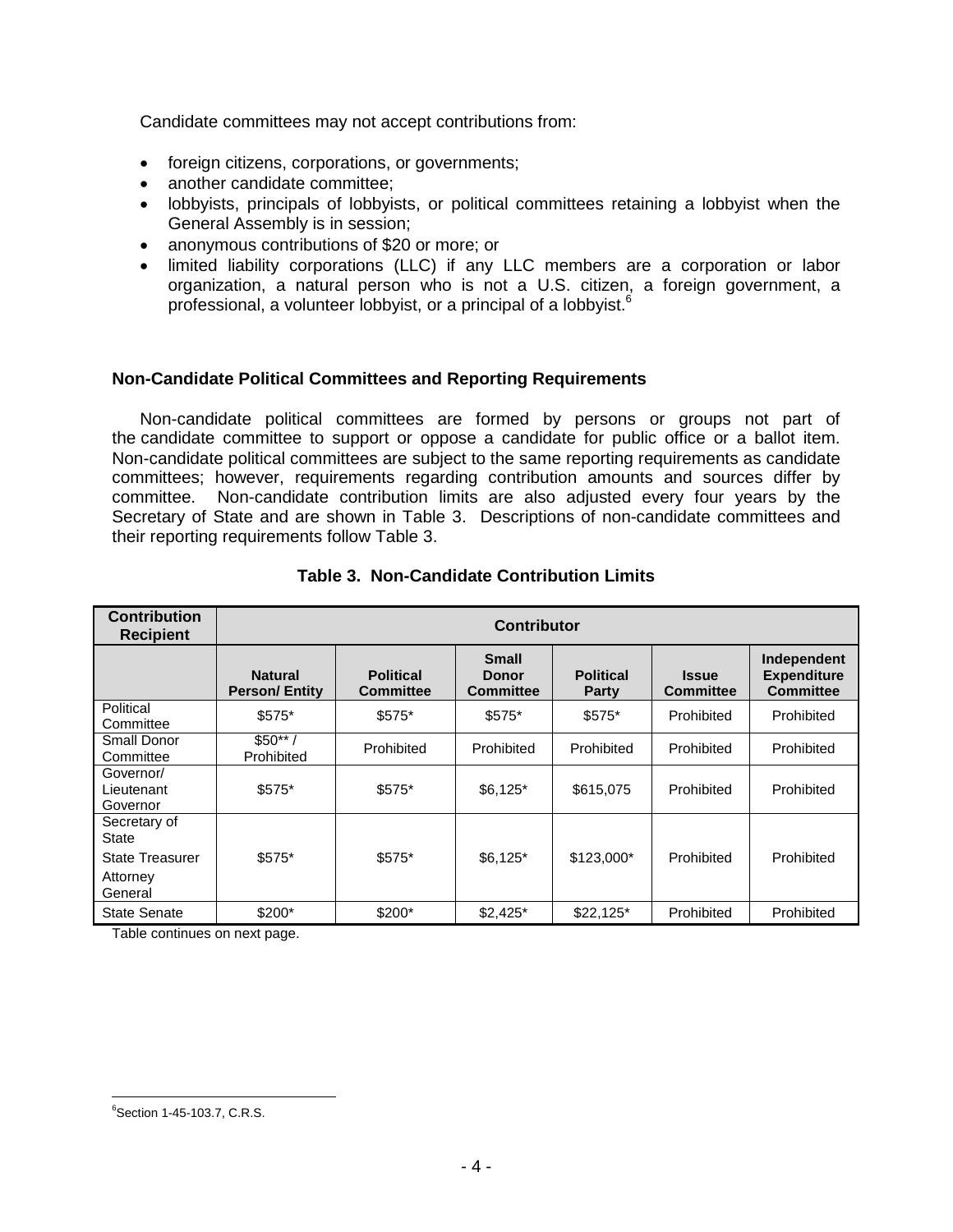| <b>Contribution</b><br><b>Recipient</b>                                                            | <b>Contributor</b>                     |                                      |                                           |                                        |                                  |                                                       |
|----------------------------------------------------------------------------------------------------|----------------------------------------|--------------------------------------|-------------------------------------------|----------------------------------------|----------------------------------|-------------------------------------------------------|
|                                                                                                    | <b>Natural</b><br><b>Person/Entity</b> | <b>Political</b><br><b>Committee</b> | <b>Small</b><br>Donor<br><b>Committee</b> | <b>Political</b><br>Party              | <b>Issue</b><br><b>Committee</b> | Independent<br><b>Expenditure</b><br><b>Committee</b> |
| State House of<br>Representatives<br>State Board of<br>Education<br>CU Regent<br>District Attorney | $$200*$                                | $$200*$                              | $$2,425$ *                                | $$15,975$ *                            | Prohibited                       | Prohibited                                            |
| <b>Political Party</b>                                                                             | $$3,650**$                             | $$3,650**$                           | $$18,425**$                               | Unlimited<br>transfers<br>within party | Prohibited                       | Prohibited                                            |
| <b>Issue Committee</b>                                                                             | No limit                               | Prohibited                           | Prohibited                                | No limit                               | No limit                         | Prohibited                                            |
| Independent<br>Expenditure<br>Committee                                                            | No limit                               | No limit                             | No limit                                  | No limit                               | Prohibited                       | No limit                                              |

**Table 3. Non-Candidate Contribution Limits (Cont.)**

*Source: Secretary of State.*

\* per election cycle, \*\* per year, \*\*\* per year at the state level

Some state level non-candidate committees can donate to local level non-candidate committees of the same type. Home rule counties and municipalities may have different contribution limits.

## **Political Committees**

A political committee consists of any entity such as a partnership, association, corporation, or committee, or a group of two or more persons who have accepted or made contributions or expenditures in excess of \$200 to support or oppose the nomination or election of one or more political office candidates. Political committees are subject to the same reporting requirements as candidate committees and must report all contributions and expenditures to the Secretary of State or appropriate municipality. Unlike candidate committees, political committees can accept contributions from corporations and labor unions. Contributions received from LLCs must be itemized and include a written affirmation statement that the contribution is permitted by law.

# **Small Donor Committees**

A political committee that will accept contributions of no more than \$50 per calendar year per person is a small donor committee. Small donor committees are subject to the same reporting requirements as candidate committees and must report all contributions and expenditures to the Secretary of State or appropriate municipality. Corporations and labor organizations cannot contribute to small donor committees, but may establish a small donor committee to which members of the corporation or labor organization may contribute.

#### **Political Parties**

A political party is a group of registered voters who nominate candidates for the general election. Political parties are subject to the same reporting requirements as candidate committees and must report all contributions and expenditures to the Secretary of State. Political parties cannot accept contributions intended for a specific candidate or contributions from corporations, labor organizations, or foreign governments.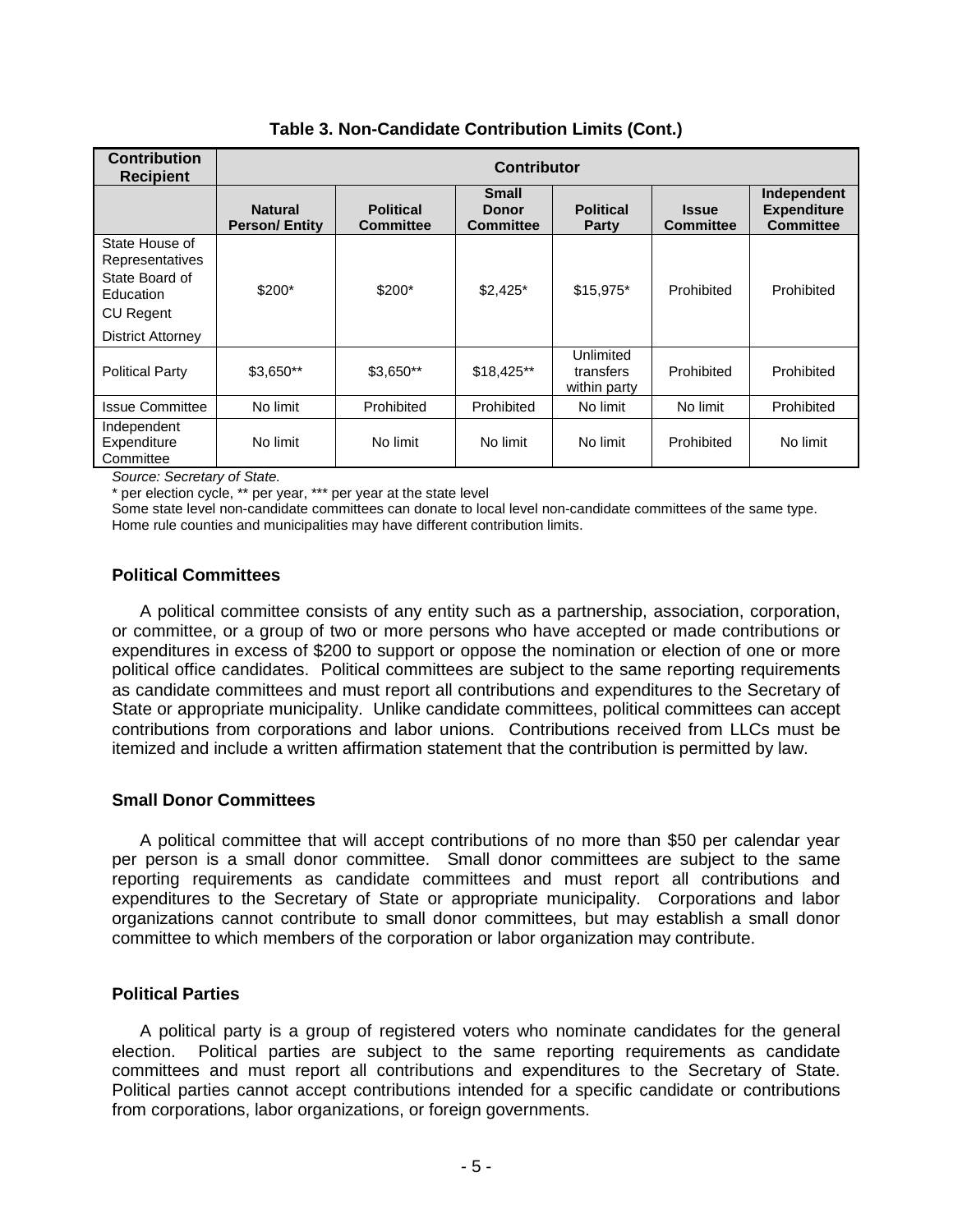#### **Issue Committees**

An issue committee is any organization or group of people with a purpose of supporting or opposing any ballot item that has accepted or made contributions or expenditures in excess of \$200 or printed 200 or more petition sections. A petition section is a compilation of ballot initiative forms approved by the Secretary of State used for collecting registered voter signatures on a proposed initiative. Issue committees must register within ten days of accepting or making contributions or expenditures in excess of \$200 or 200 petition sections. State-, county-, and special district-level issue committees must register with the Secretary of State, while municipal issue committees must register with the appropriate municipal clerk. Issue committees are subject to the same reporting requirements as candidate committees and must report all contributions and expenditures. Contribution limits do not apply to issue committees. An expenditure of \$1,000 or more on communication supporting or opposing a ballot item must include a disclaimer listing the issue committee that made the expenditure.

Small-scale issue committees are issue committees that have accepted or made contributions in an amount that does not exceed \$5,000 in support or opposition of a ballot measure or question. Small-scale issue committees accepting contributions or making expenditures that do not exceed \$200 are not required to register and file disclosure reports. Within ten days of accepting or making expenditures in an aggregate amount between \$200 and \$5,000, a small-scale issue committee must register, but is not required to file disclosure reports. Small-scale issue committees that exceed the \$5,000 threshold must notify the appropriate filing officer within 15 days, file an initial disclosure report five days later disclosing all contributions and expenditures, and thereafter function as an issue committee.

#### **Recall Committees**

A recall committee is an issue committee formed solely to support or oppose the recall of a political officer. Recall committees must register with the Secretary of State or appropriate municipality within ten calendar days of making contributions or expenditures in excess of \$200 to support or oppose the recall, and are subject to the same reporting requirements as issue committees.

#### **Independent Expenditure Committees**

Independent expenditure committees are persons, groups, or businesses that collect or expend \$1,000 or more to support or oppose candidates running for office. Independent expenditure committees must register with the Secretary of State within two business days of making expenditures or accepting donations for independent expenditures of more than \$1,000. Independent expenditure committees may accept unlimited donations, but may not make contributions to candidate committees or coordinate expenditures with candidates. Unlike other committees, an independent expenditure committee may spend more than \$100 in cash.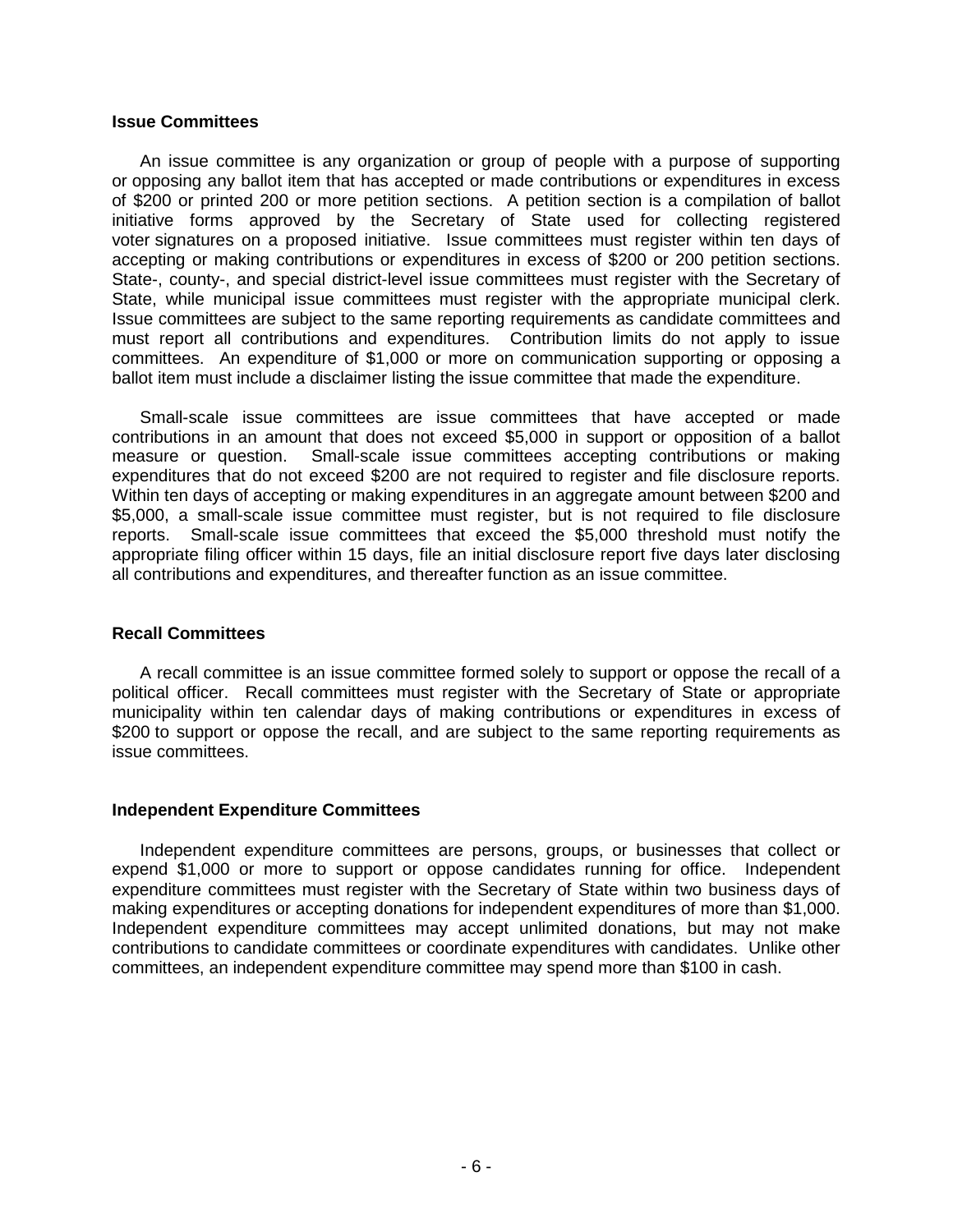All independent expenditure committee expenditures and contributions must be reported. Itemization is required for all expenditures over \$20 and donations of more than \$250. Occupation and employer information must be included on donations of more than \$250. Expenditures of \$1,000 or more must contain a disclaimer identifying the person making the expenditure. In addition to the regular disclosure report, a 48-hour notice of an independent expenditure must be filed when an expenditure of \$1,000 or more is made within 30 days of a primary or general election. Additionally, any person giving \$1,000 or more in a calendar year to independent expenditure committees must file an independent expenditure donor report with the Secretary of State for each reporting period in which such donation is made.<sup>7</sup>

#### **Contribution Limits**

Candidate committees may accept contributions for both primary and general elections according to the limits listed in Table  $4.8$  Contribution limits apply once for the primary election and again for the general election. Contribution limits are adjusted every four years by the Secretary of State, and the limits below reflect the most recent adjustment made on June 10, 2015.

| <b>Political Office</b>        | <b>Contributor</b>                            |                                         |                          |  |
|--------------------------------|-----------------------------------------------|-----------------------------------------|--------------------------|--|
|                                | <b>Persons/Political</b><br><b>Committees</b> | <b>Small Donor</b><br><b>Committees</b> | <b>Political Parties</b> |  |
| Governor/Lieutenant Governor   |                                               |                                         | \$615,075                |  |
| Secretary of State             | \$575                                         |                                         |                          |  |
| <b>Attorney General</b>        |                                               | \$6,125                                 | \$123,000                |  |
| <b>State Treasurer</b>         |                                               |                                         |                          |  |
| State Senate                   |                                               |                                         | \$22,125                 |  |
| State House of Representatives |                                               |                                         |                          |  |
| Board of Education             | \$200                                         | \$2,425                                 | \$15,975                 |  |
| <b>CU Regent</b>               |                                               |                                         |                          |  |
| <b>District Attorney</b>       |                                               |                                         |                          |  |

| <b>Table 4. Contributions Limits</b> |  |
|--------------------------------------|--|
|                                      |  |

*Source: Secretary of State.*

#### **Disclosure Filing Schedule**

Disclosure reports must be filed with the Secretary of State for all reporting periods with varying frequency depending on the office sought and whether or not it is an election year. A disclosure report is required for every reporting period even if no expenditures or contributions occurred in that period. Former political office holders or candidates not elected to office can submit a written request to file an annual report only. During non-election years, state law requires state candidates to file quarterly, whereas county, municipal, and special district candidates are required to file annually. During an election year, reports must be filed according to the following schedule:

 $7$ Section 1-45-108, C.R.S.; Section 1-45-109, C.R.S., Colo.Const. art. XXVII, § 10.

<sup>&</sup>lt;sup>8</sup>Colo. Const. art XXVIII. § 3., Most recent adjusted contribution limits provided by Secretary of State's Office.